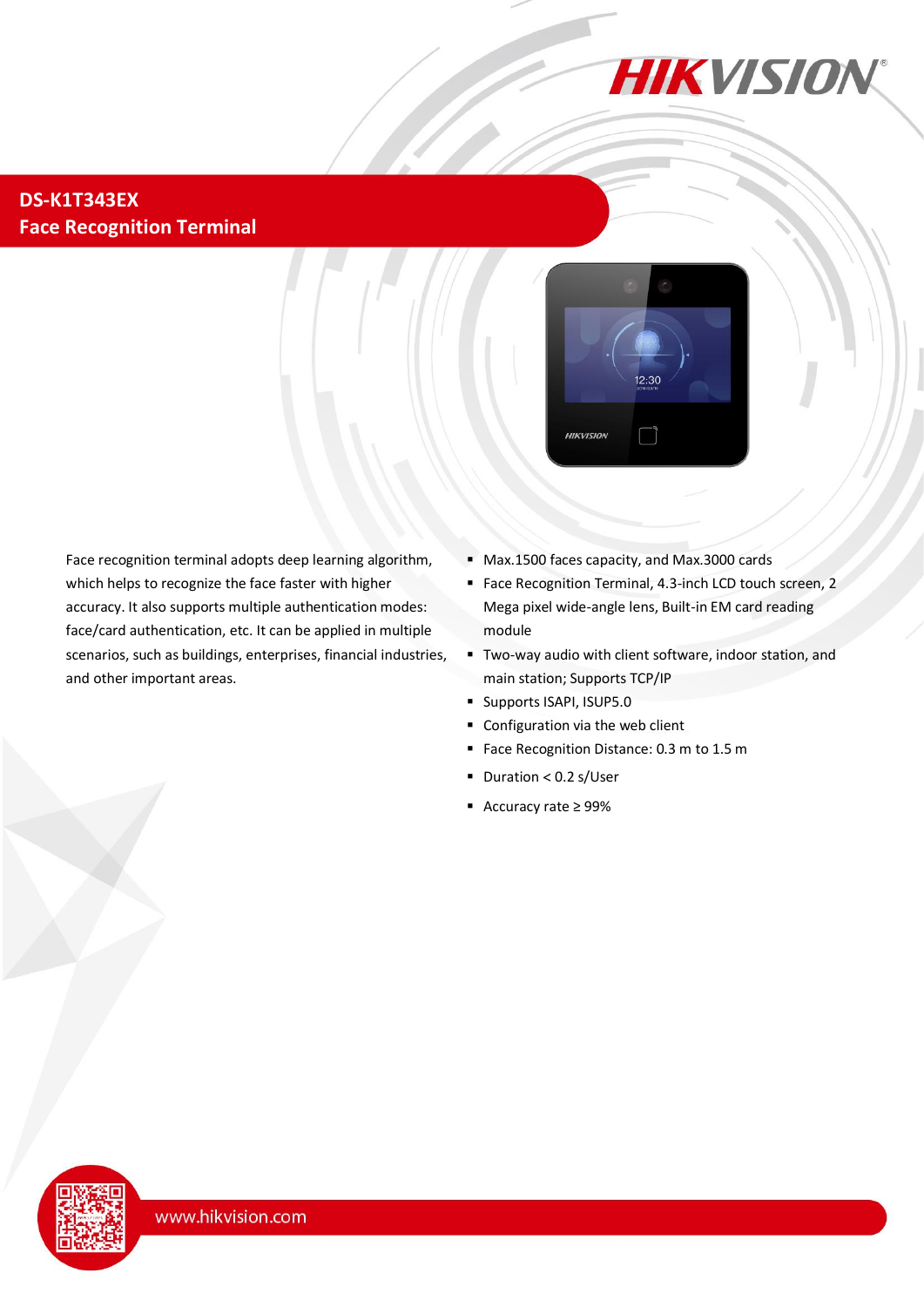

# **Specification**

| System                         |                                                       |  |
|--------------------------------|-------------------------------------------------------|--|
| Operation system               | Linux                                                 |  |
| <b>Display</b>                 |                                                       |  |
| <b>Dimensions</b>              | 4.3-inch                                              |  |
| Resolution                     | $480 \times 272$                                      |  |
| <b>Type</b>                    | LCD                                                   |  |
| Operation method               | Capacitive touch screen                               |  |
| <b>Video</b>                   |                                                       |  |
| Pixel                          | 2 MP                                                  |  |
| Lens                           | $\times 2$                                            |  |
| Video standard                 | PAL (Default) and NTSC                                |  |
| <b>Network</b>                 |                                                       |  |
| Wired network                  | 10 M/100 M self-adaptive                              |  |
| Wi-Fi                          | Not support                                           |  |
| Interface                      |                                                       |  |
| Network interface              | $\mathbf{1}$                                          |  |
| <b>RS-485</b>                  | 1                                                     |  |
| Wiegand                        | $\mathbf{1}$                                          |  |
| Lock output                    | $\mathbf{1}$                                          |  |
| Exit button                    | $\mathbf{1}$                                          |  |
| Door contact input             | 1                                                     |  |
| IO input                       | $\overline{\phantom{a}}$                              |  |
| IO output                      | $\blacksquare$                                        |  |
| <b>TAMPER</b>                  | 1                                                     |  |
| <b>USB</b>                     | $\mathbf{1}$                                          |  |
| <b>Capacity</b>                |                                                       |  |
| Card capacity                  | 3,000                                                 |  |
| Face capacity                  | 1,500                                                 |  |
| Event capacity                 | 150,000                                               |  |
| Authentication                 |                                                       |  |
| Card type                      | EM card                                               |  |
| Card reading frequency         | 125 KHz                                               |  |
| Face recognition duration      | $< 0.2$ s                                             |  |
| Face recognition accuracy rate | >99%                                                  |  |
| Face recognition distance      | 0.3 to 1.5 m                                          |  |
| <b>Function</b>                |                                                       |  |
| Face anti-spoofing             | Support                                               |  |
| Audio prompt                   | Support                                               |  |
| Time synchronization           | Support                                               |  |
| General                        |                                                       |  |
| Working temperature            | -10 °C to 40 °C (14 °F to 104 °F)                     |  |
| Working humidity               | 0 to 90% (No condensing)                              |  |
| Dimensions                     | 118.4 mm × 118.4 mm × 21.8 mm (4.66" × 4.66" × 0.86") |  |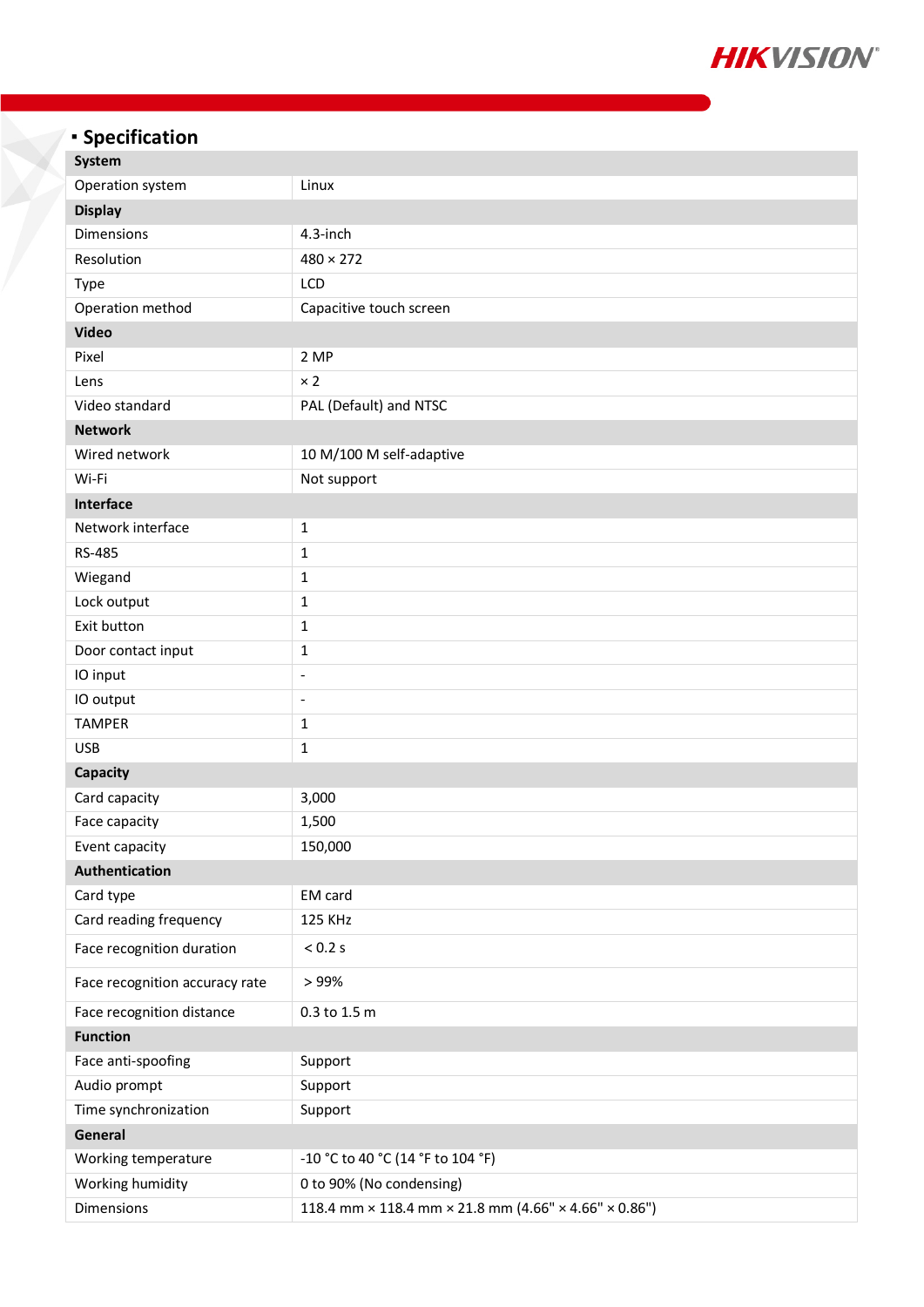

| Application environment | Indoor                                                                           |
|-------------------------|----------------------------------------------------------------------------------|
| Installation            | Wall Mounting; Base Mounting                                                     |
| Language                | English, Spanish (South America), Arabic, Thai, Indonesian, Russian, Vietnamese, |
|                         | Portuguese (Brazil), Korean; Japanese                                            |

### **Available Model**

DS-K1T343EX

#### **Dimension**